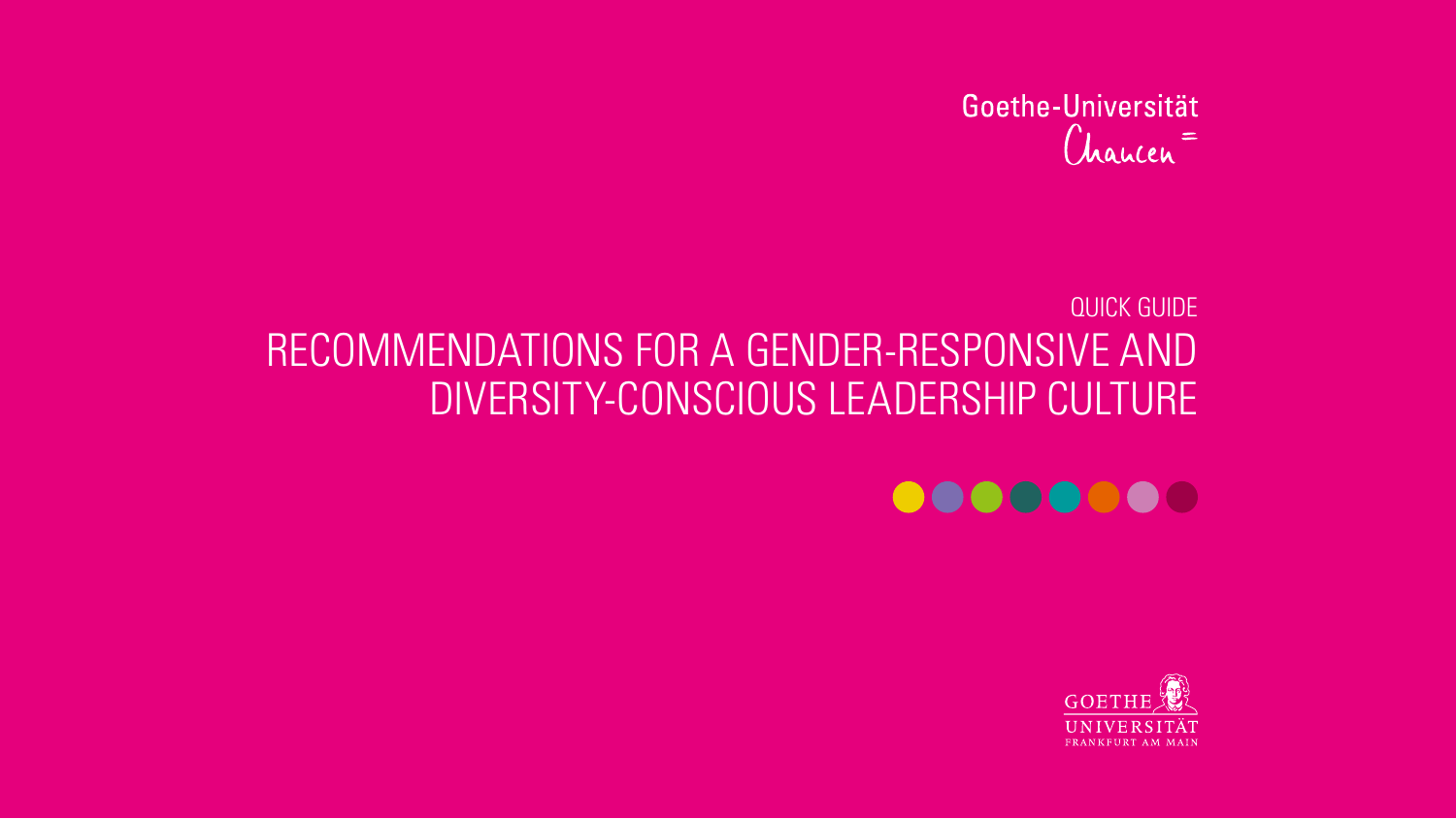A university's leadership culture can be described as the sum of the interactions between leaders and staff: How do they lead or allow themselves to be led, how do they communicate with each other and what values and attitudes guide all those involved? This also raises the question: What do gender equality and diversity sensitivity mean, in concrete terms, for a university's managers and leaders and how can they shape their everyday management activities accordingly?

Diversity sensitivity means being aware of the diversity of employees, promoting the participation of all social groups and strengthening their cooperation. Managers and executive staff members are responsible for reflecting on the strengths and competences of their employees and using them in a goal-oriented and equal-opportunity-oriented way.

Gender equality means reducing the under-representation of women and structural obstacles for under-represented genders. Goethe University is also committed to a gender-equitable organisational structure with regard to working conditions, performance evaluations and career opportunities.

This leadership culture is already anchored in various guidelines and structures of the university, such as its mission state-ment $\mathbb Z$ [,](https://www.uni-frankfurt.de/67690212/SO_Leitbild_der_Goethe.pdf) the Equal Opportunities Action Plan 2019-2024  $\mathbb Z$  and Gender Equality und Diversity Action Plans  $\mathbb Z$  of the faculties as well as in the anti-discrimination policy  $2$ [.](https://www.uni-frankfurt.de/80757763/Antidiskriminierungsrichtlinie.pdf)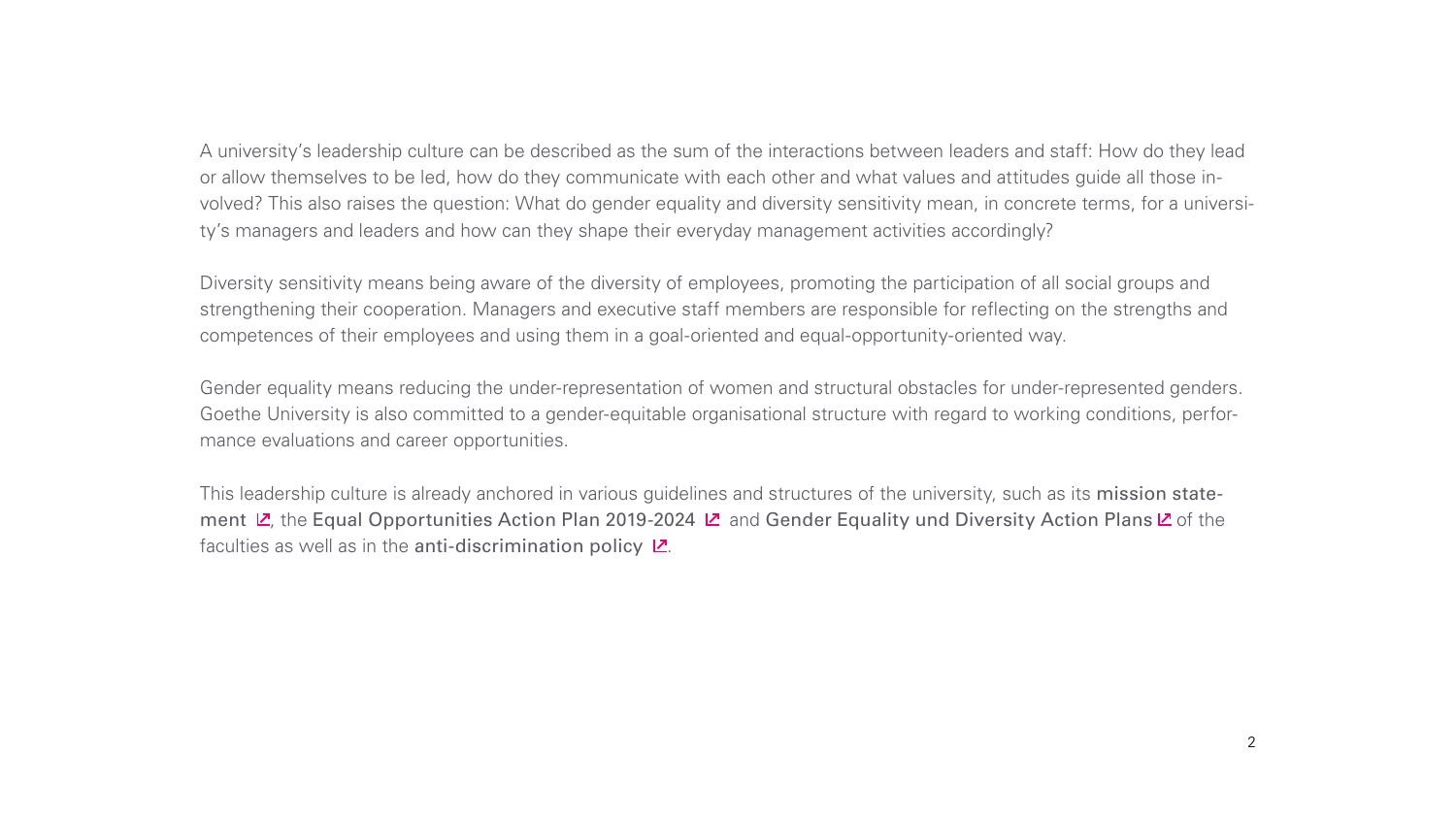The recommendations for a gender-appropriate and diversity-conscious leadership culture presented here can be traced back to a project of the State Conference of Hessian University Women's Representatives (LaKoF), which was funded by the Hessian Ministry of Higher Education, Research, Science and the Arts (HMWK) and supported by the presidents of the Hessian universities and colleges. Approximately 60 contributors from 11 Hessian universities reflected on and discussed ideas for gender- and diversity-sensitive leadership culture with various renowned speakers in two workshops. Representatives from executive board, personnel and organizational development, women's and equal opportunities officers, staff councils and interested university managers were involved. The brochure "Gender- and diversity-sensitive leadership culture – a handout for managers and university administrators" now is the final outcome of this project. One of the project's aims was to adopt the recommendations for action in university practice.

With this quick guide, we would like to provide you, the managers and leaders of Goethe University, with further recommendations for a gender and diversity-conscious leadership culture. It should help you to reflect on your attitudes towards these issues and professionalize your proficiency in the areas of gender and diversity. We would like to support you in promoting your employees as equals from the very beginning and in assessing their performance fairly, regardless of gender diversity, age, ethnic origin, religion or other such aspects.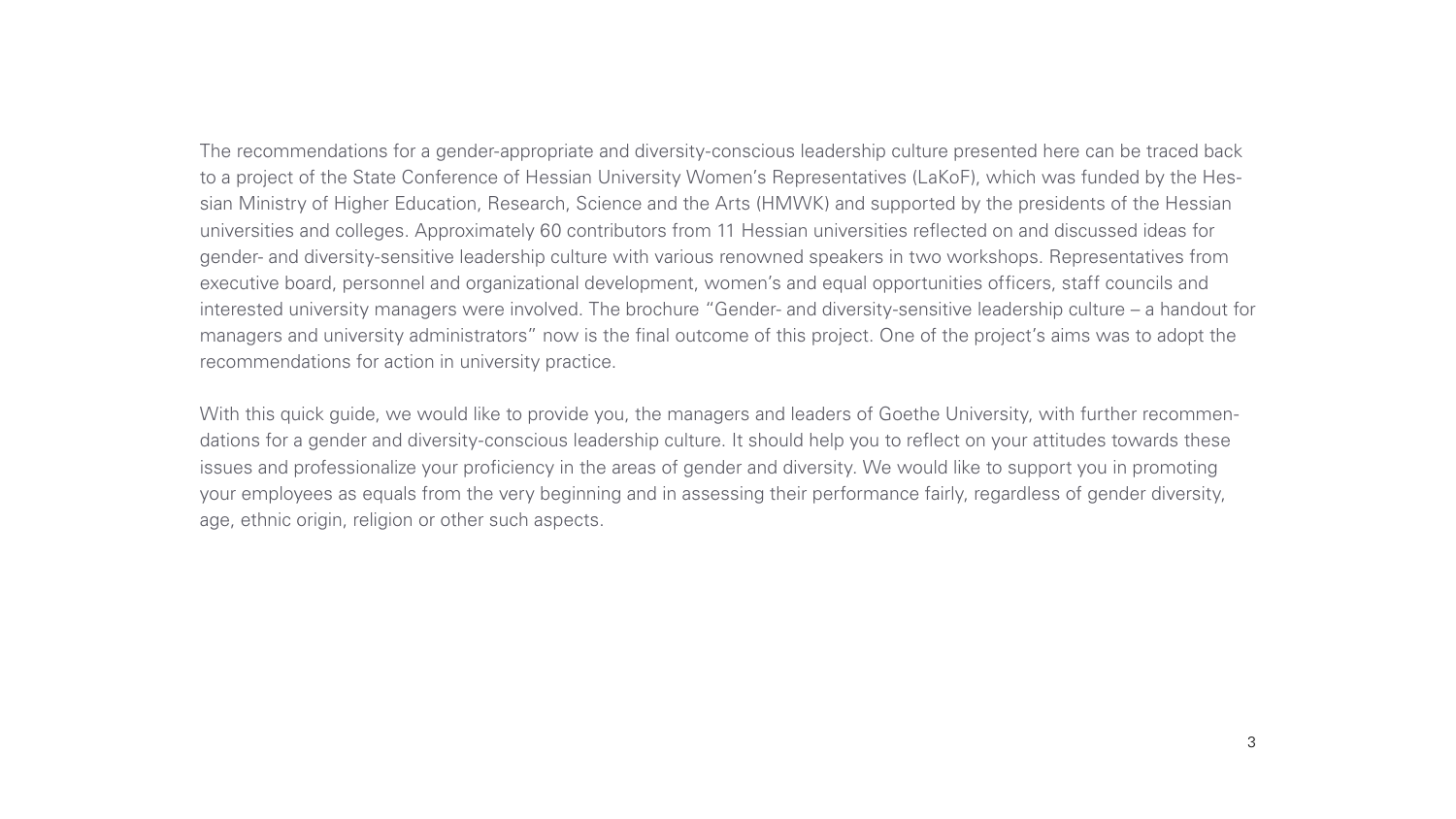

In the course of employment, there are eight typical, recurring leadership situations that influence the working relationship between employees and their managers/supervisors. In all of these situations, it is pertinent that leadership actions are gender-responsive and diversity-conscious. This brochure offers tips and advice on how to make your leadership behavior gender-responsive and diversity-sensitive in each situation. You can find further information in the LaKoF brochure "Gendergerechteund diversitätssensible Führungskultur" (2020)  $2$ .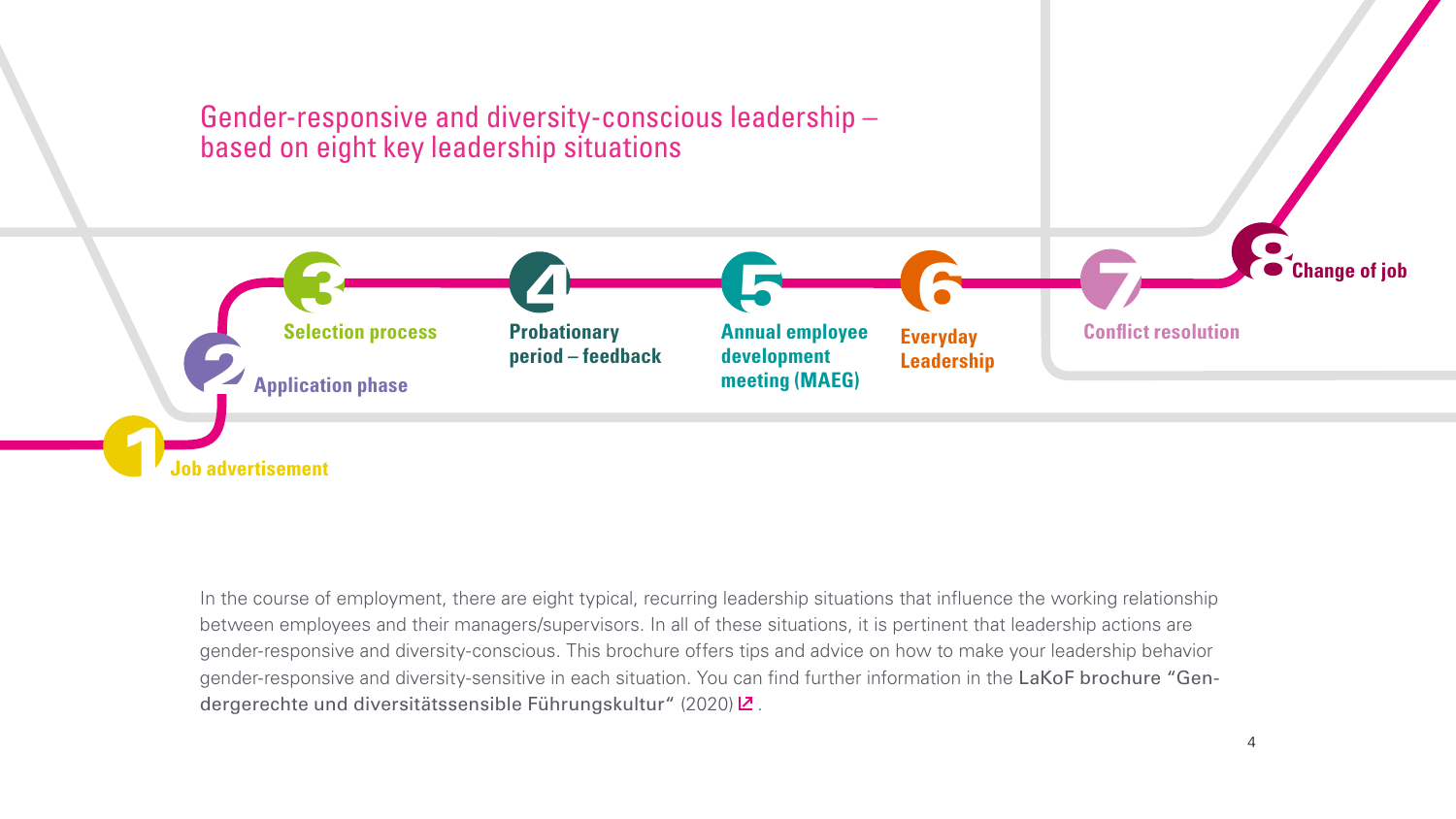<span id="page-4-0"></span>

- First of all, think about the profile you are looking for in a candidate and which qualifications would make a good addition to your team.
- When creating the job posting, question the qualification profile critically and show it to other members of your team to uncover things you might have missed: Did you incorporate your own subjective impressions and/or unconscious prejudices that could lead to bias or stereotyping? What qualifications does the task really require?
- Scrutinize whether the words that you have chosen appeal to certain people more than others. Do you have a certain person in mind? What gender is s/he? How old is s/he? The vacancy should not unconsciously exclude anyone in advance, but use words and images that appeal to a diverse group of applicants.
- All jobs must be advertised in a gender-inclusive manner, regardless of whether the posting is internal or external. With the legal introduction of 'diverse' or 'no specification' for gender, every advertisement must include the abbreviations (m/f/d) after the job title.

- $\;\hat{}$  You can check your job advertisement for gender fairness with the TU Munich's <code>Gender Decoder  $\mathsf{Z}$ [.](https://genderdecoder.wi.tum.de)</code>
- $\bullet$ The "Guide to active recruiting"  $\nu$  helps you to find qualified applicants, especially for a professorship. Departments that invite interesting female scientists to give a lecture for this position can receive additional financial support from a central fund  $\mathbb{Z}$ [.](https://www.uni-frankfurt.de/95628624/Berufungsverfahren)
- The Equal Opportunities Office provides "Gender-inclusive language guidelines" [.](https://www.uni-frankfurt.de/102564207/2021_06_24_Guidelines_Language_gender_inclusive_QUICKguide_barrierefrei.pdf?) الع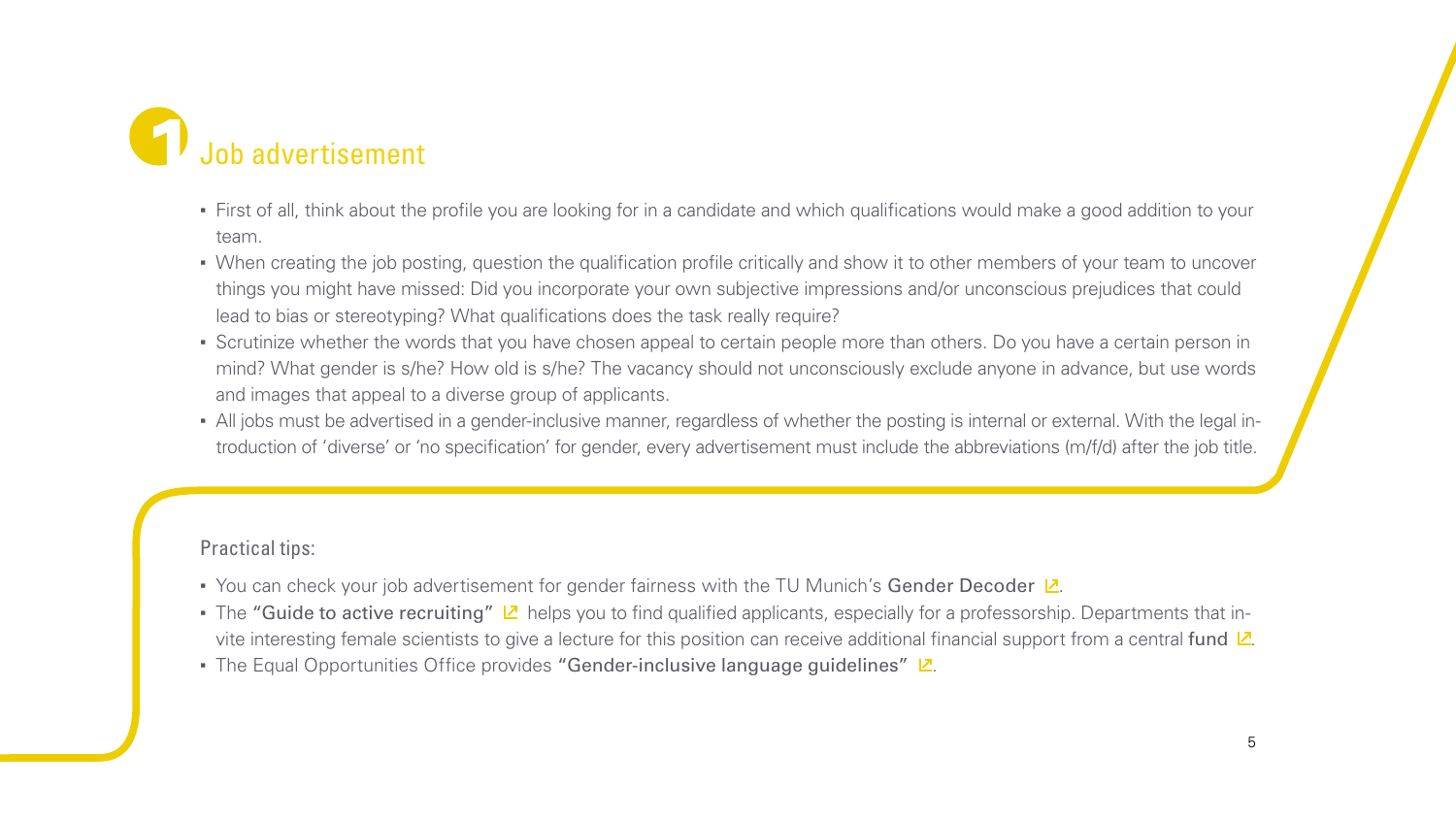<span id="page-5-0"></span>

- To practice diversity-oriented personnel selection, define the assessment criteria before you look at the applications. Then create a comparison table. Analyze and sort the applications based on how they fulfill the formal and content-related criteria, which should be formulated in a gender-neutral and diversity-friendly way.
- Anonymized application procedures are an important tool to counteract unconscious prejudices: If possible, have the application documents submitted without a picture or name.
- Prepare a structured interview guide for the interviews: the questions and behavioral anchors can be derived from the job requirement analysis.
- Allow enough time for the interviews (at least 1 hour) and start organizing them early.

- ■The Federal Anti-Discrimination Agency offers a guide **Z** and sample templates **Z** on anonymized application procedures.
- ■You can find examples of evaluation criteria  $\mathbb Z$  in the LaKoF brochure "Gendergerechte und diversitätssensible Führungskultur" Z[.](https://www.uni-frankfurt.de/91843300/LAKOF_Handreichung_Gendergerechte_und_diversita_tssensible_Fu_hrungskultur.pdf)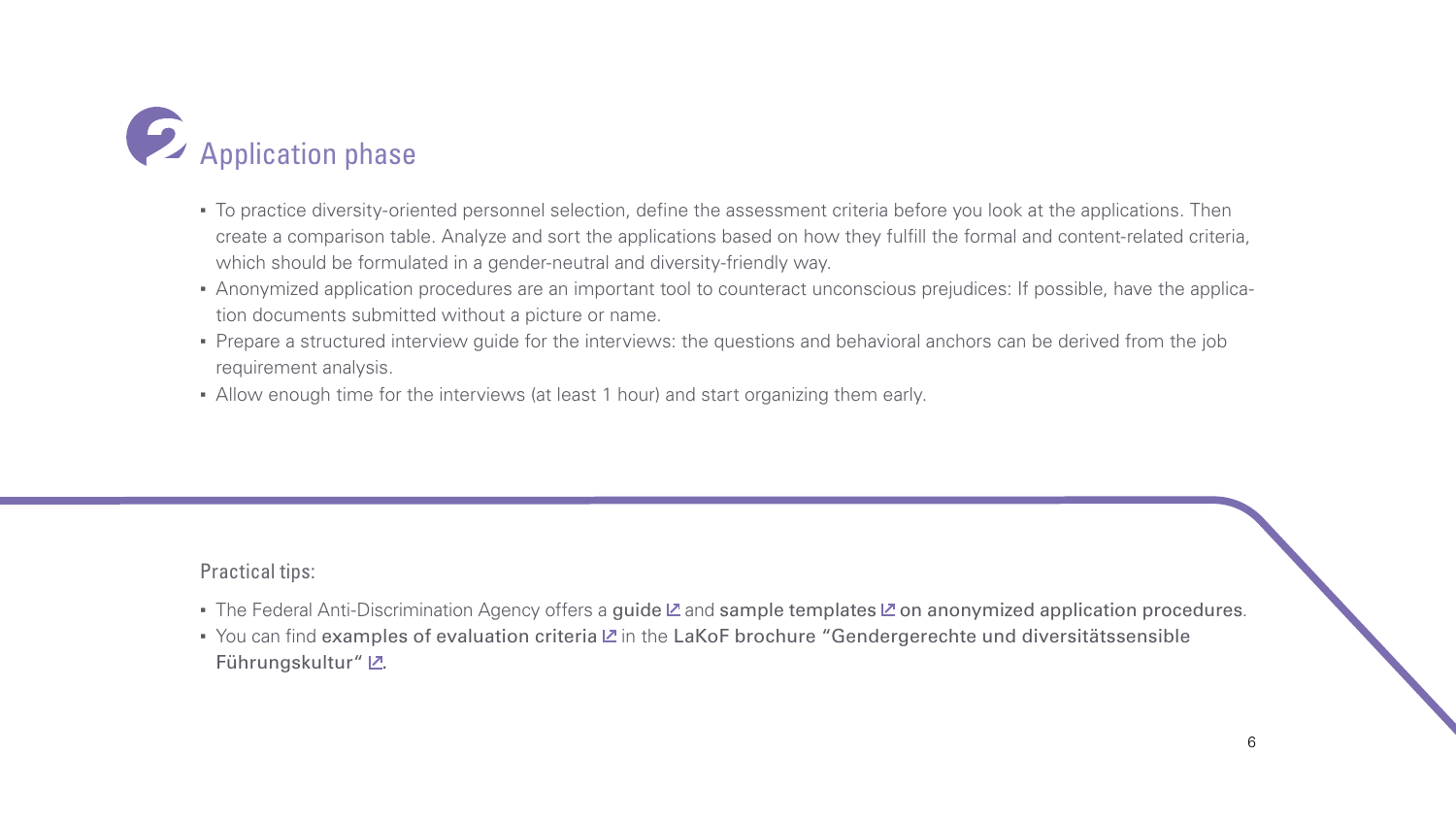<span id="page-6-0"></span>

- Ask all candidates the same questions and, if possible, prepare a work sample that simulates a realistic and representative task from your field. This will give you a better impression of your candidates' skills.
- Keep gender and diversity aspects in mind when assembling your selection panel. Make the guidelines, work sample and evaluation criteria transparent.
- Double-check your first impression. If your impression is more positive, ask critically and in detail. If, instead, your impression is rather negative, ask positively in more depth.
- At the bottom of your notes and evaluation sheet, remember to make a note of your overall impression, too this way you leave space for your gut feeling.
- Then question yourself: Are there similarities between you and the applicant that could trigger particular sympathy and influence your assessment of the person?
- Before making a final decision, reflect on whether your selection process minimized the influence of subjective attitudes and stereotypes with regard to diversity dimensions.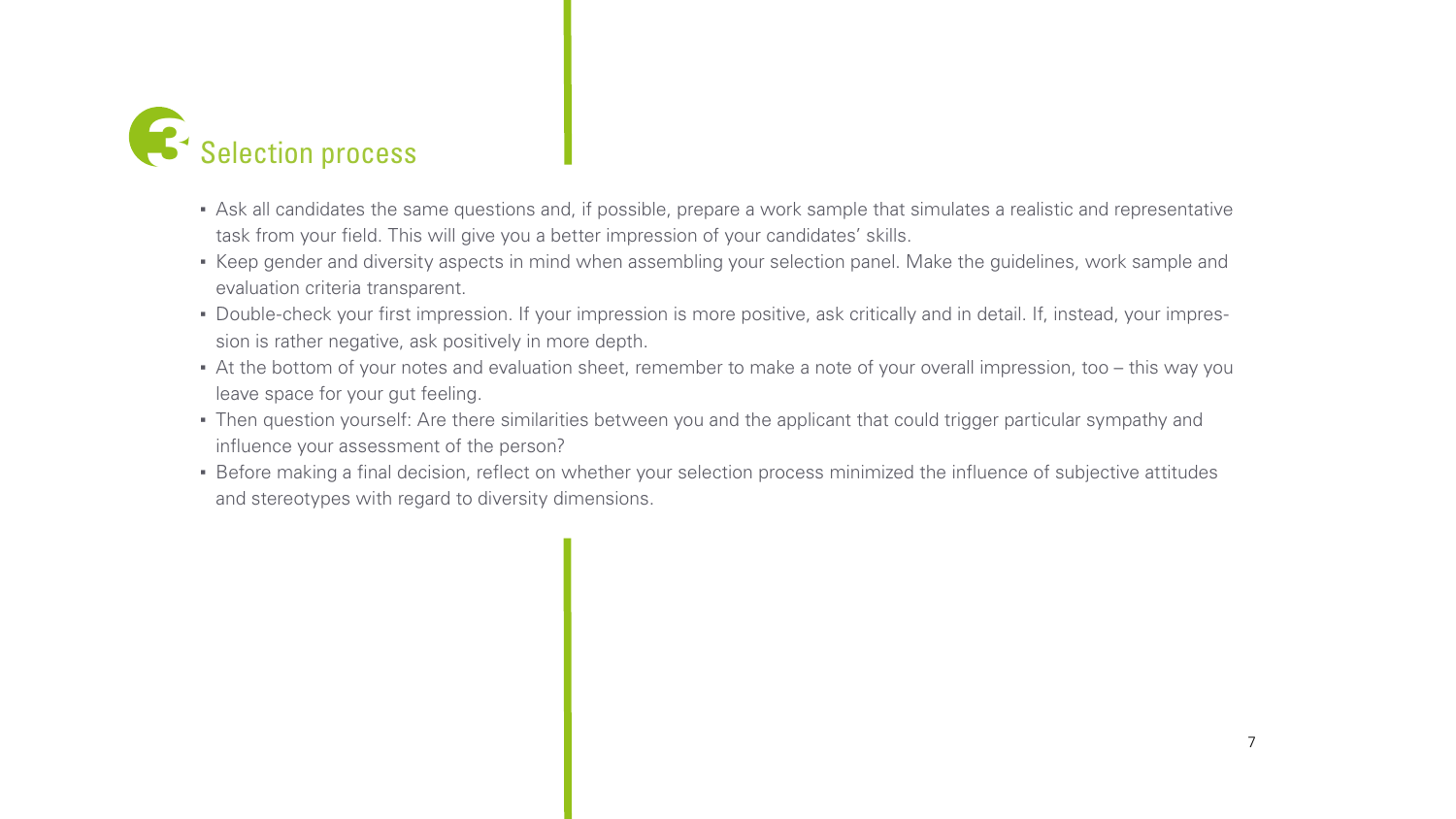- <span id="page-7-0"></span>Tryout the University of Heidelberg's online tutorial on gender bias  $\mathbb Z$  in the hiring process.
- The Center of Excellence Women and Science (CEWS) offers possible solutions for reducing gender bias  $Z$ [.](https://www.gesis.org/en/cews/topics/gender-bias/approaches)
- Examplesof the structure of and questions in a selection interview **Z** can be found in the LaKoF brochure "Gen-dergerechte und diversitätssensible Führungskultur" L[.](https://www.uni-frankfurt.de/91843300/LAKOF_Handreichung_Gendergerechte_und_diversita_tssensible_Fu_hrungskultur.pdf)
- Uncover unconscious attitudes and stereotypes and test yourself with Harvard University's Implicit Association Te[st\\*](#page-7-0)  $Z$ [.](https://implicit.harvard.edu/implicit/)

\* **Implicit bias** or **unconscious bias** are unconscious processing patterns of the brain that group perceived information into categories and schemata. This can lead to undesirable effects in assessment and selection situations. For example, when applicants or employees are over- or underestimated in terms of their competences.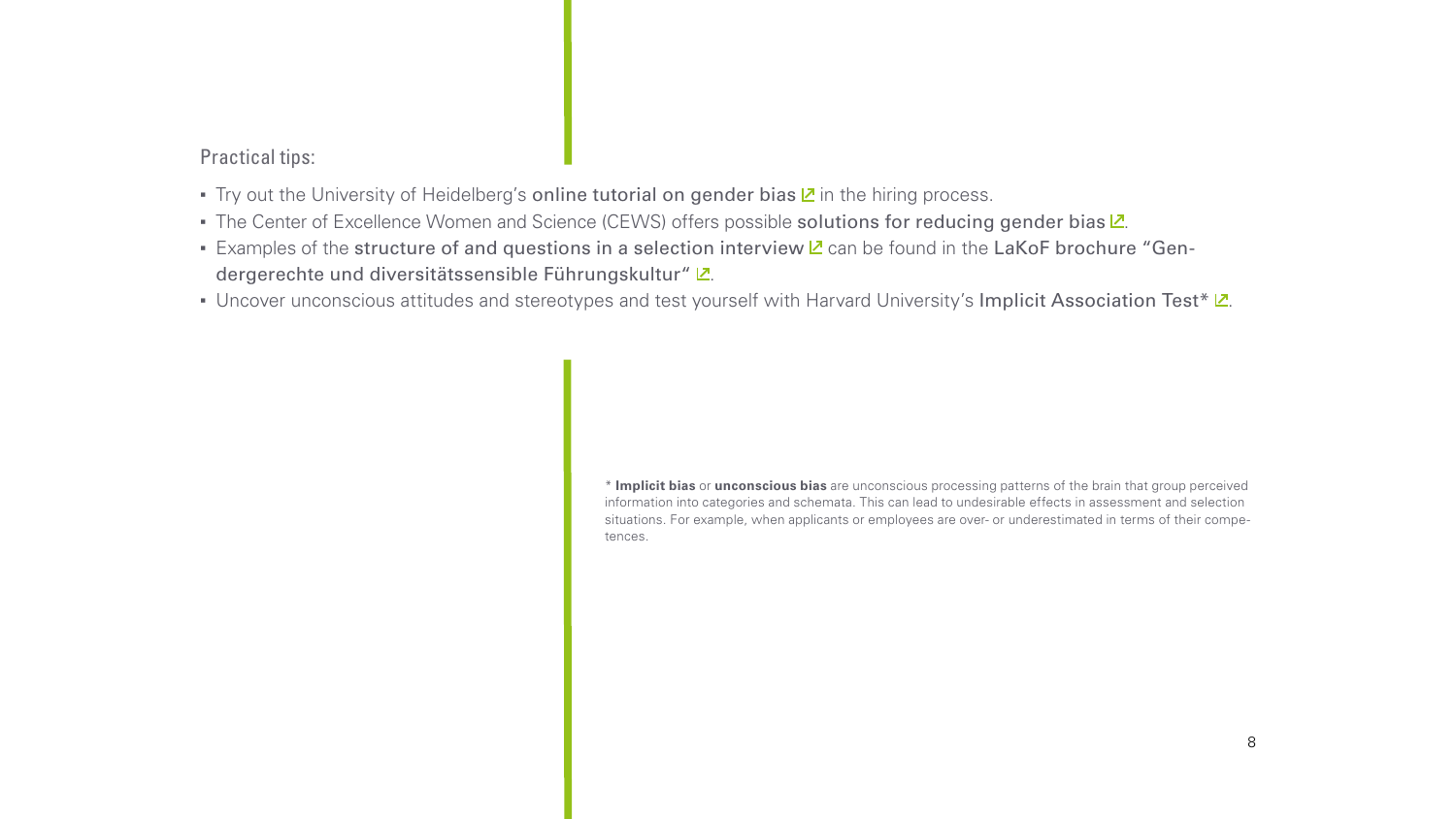<span id="page-8-0"></span>



- Start the new employment relationship with a structured "welcome" on the first day of work an introduction plan, an organizational chart and a list of contact persons and regular appointments as well as a mentor make it easier for employees to get acclimated to their new workplace.
- Use the probationary period to get to know the new employee and seek a personal interview to get to know the person, their skills and strengths. For diversity-conscious leadership, it is helpful to know and reflect on employees' individual needs, different backgrounds and experiences. This makes employees feel seen and recognized, and you can help them to reconcile demands from their respective life situations (e.g. care work) and professional work. In this way, you can work together with your employees to create working and living conditions that are conducive to opportunities and promote and use their strengths and competences in a goal-oriented way.
- Actively ask for concrete expectations of your leadership, tasks and work environment and colleagues. Enter into a dialogue about your expectations and about what is helpful and useful for the tasks and the team.
- Give regular feedback appreciative, clear, timely and personal: What worked well, what do you wish was different and how exactly could it have been better?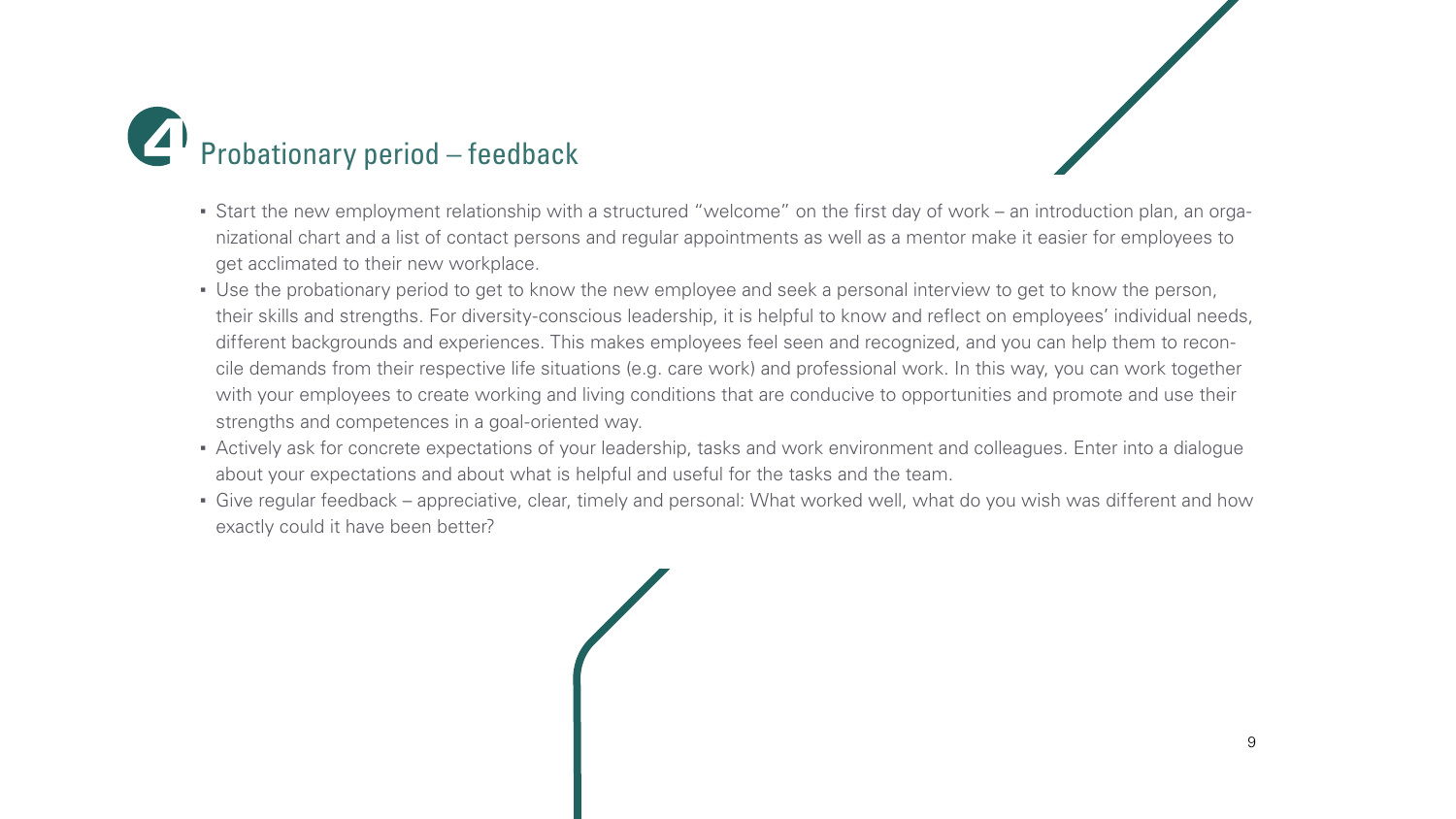# <span id="page-9-0"></span>5Annual employee development meeting (MAEG)

- Ask yourself: Who is receiving your attention? Who was entrusted with career-enhancing and prestigious tasks? In what way did you take note of and assess the results? What influence do the attendance and availability of the employees have on your evaluation?
- Set concrete and fair criteria for performance assessments and apply them to every interview. Be aware of possible errors and reconsider your assessment if necessary.

- For the annual MAEG, use the information provided by the Human Resources and Organizational Development department  $Z$ .
- Examplesof typical evaluation errors  $\mathbb Z$  in the context of implicit bias can be found in the LaKoF brochure "Gender-gerechte und diversitätssensible Führungskultur" L[.](https://www.uni-frankfurt.de/91843300/LAKOF_Handreichung_Gendergerechte_und_diversita_tssensible_Fu_hrungskultur.pdf)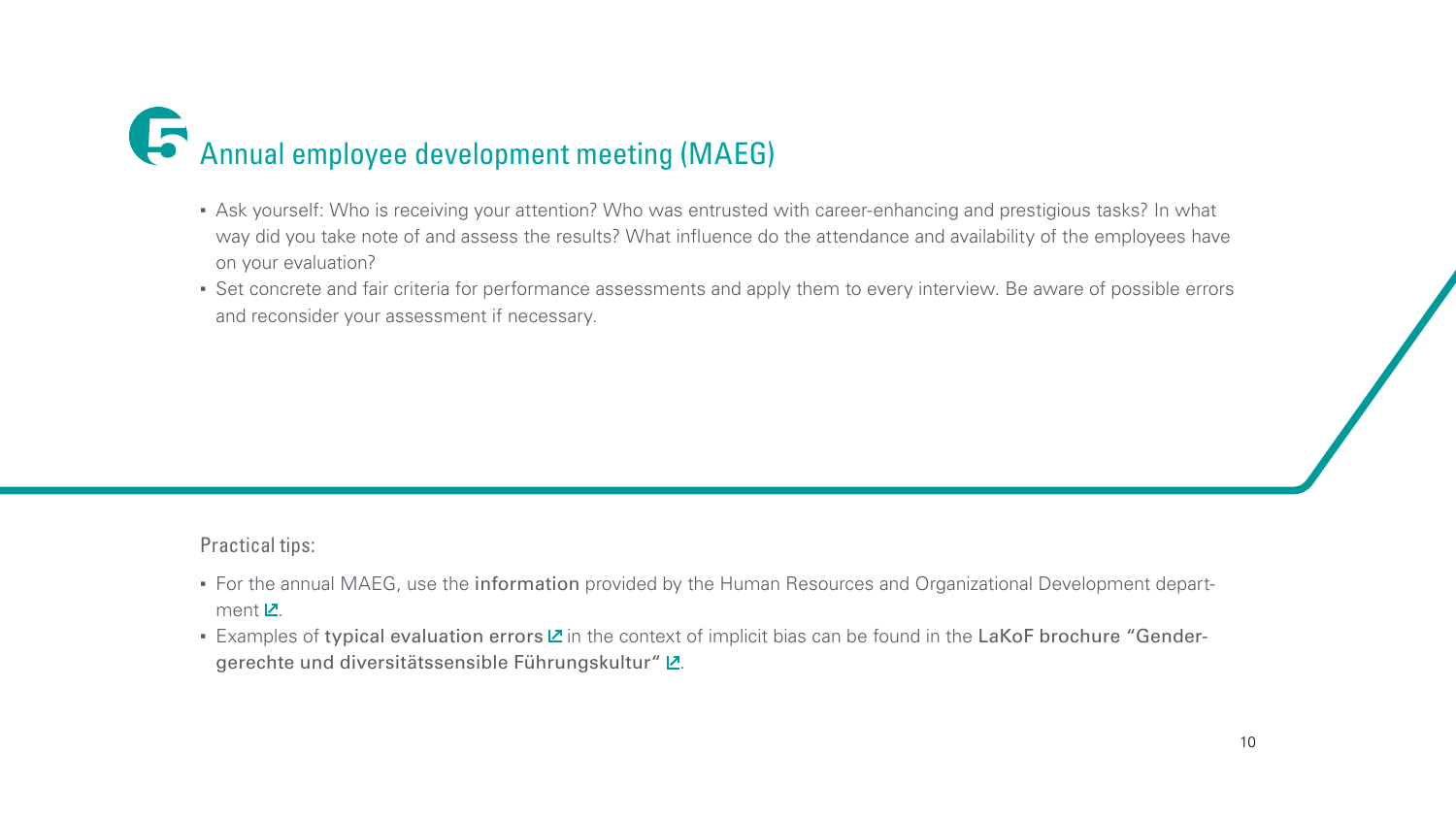<span id="page-10-0"></span>

- Reflect on your previous knowledge of gender-equitable and diversity-sensitive leadership and develop your own inner attitude towards it:
- Knowledge: Which studies and statistics on gender equality and diversity do I know? Where do I expect diversity-related differences between people, such as gender-stereotyped appearance, age, disability, religion or migration experience? What do my own assumptions have to do with my (binary) gender role images and my own socialization/ biography?
- Ability: Can I put myself in the same situation as people who feel discriminated against? Do I recognize and work on aspects of gender justice and diversity sensitivity for my area of responsibility?
- Will: How well can I acknowledge that despite one's best efforts discrimination can occur and that I too (unconsciously) act in a discriminatory way? How open am I to discussing the issues of gender equality and diversity sensitivity?
- In your leadership role, you set the framework for your staff to perform to the best of their ability and you hold a powerful position. Therefore, build the structures, processes and instruments together with your team in such a way that all employees feel appreciated and supported in an environment that is as free of discrimination as possible.
- Establish commitment: Your team needs information and clarity about the goal and the way to get there.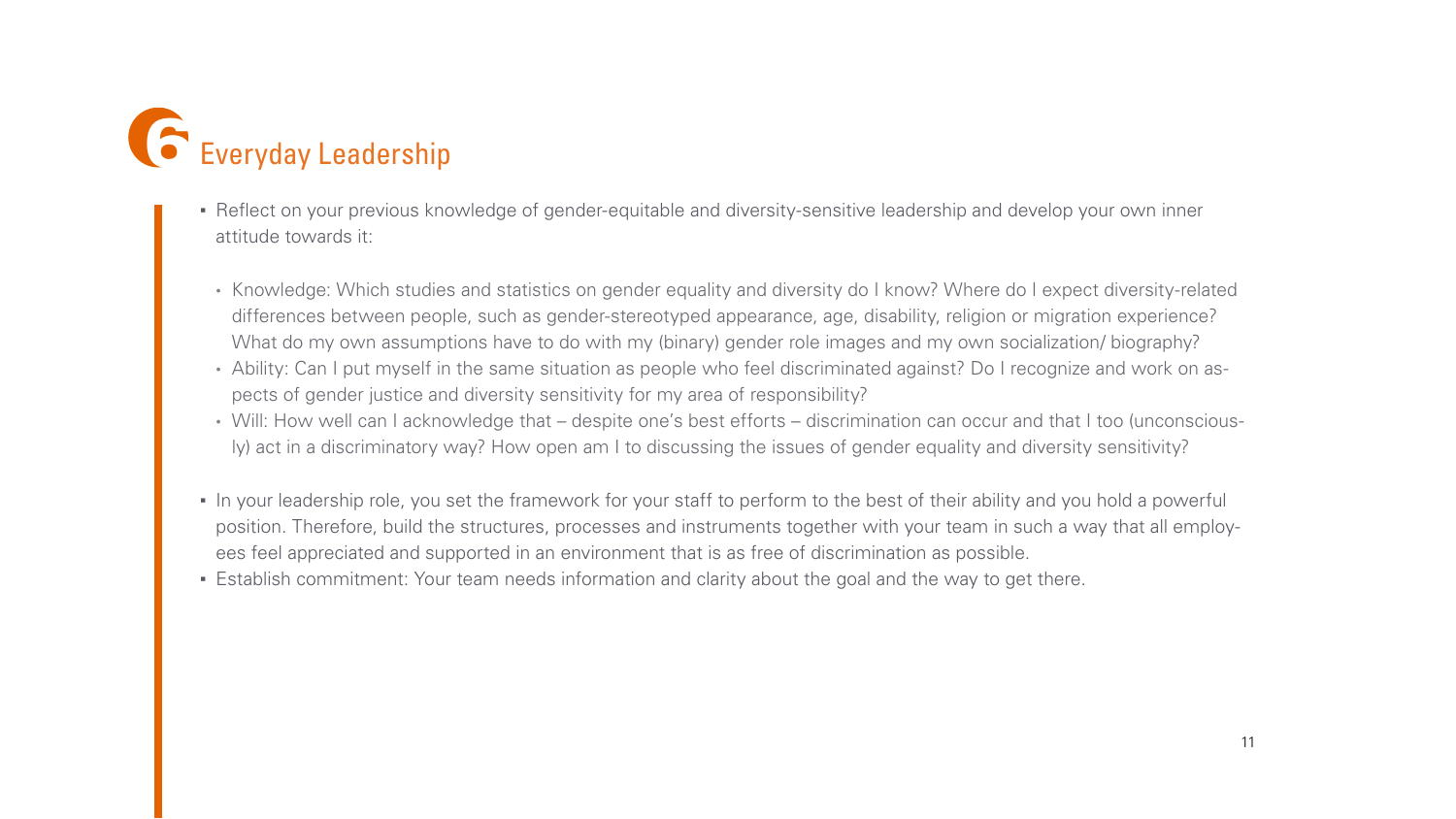- Participate fairly and equally in decision-making, communication and, if necessary, selection processes.
- Encourage: Based on your employees and their different biographies and backgrounds (e.g. gender diversity, age, social and educational background), they may need stronger individual encouragement for career development. The relevance of gender and diversity aspects is often not immediately apparent.
- Be a role model: The way you lead and deal with gender and diversity issues sets the tone for your team.

- •Make use of the Human Resources and Organizational Development department's  $\mathbb Z$  offers on diversity-conscious personnel management.
- Make use of the Equal Opportunities Office's diversity offers  $Z$ [.](https://www.uni-frankfurt.de/39416132/Diversity)
- Watch the University of Hamburg's video: "Subjektive Diversität und Teamerfolg" Z[.](https://lecture2go.uni-hamburg.de/l2go/-/get/v/33068)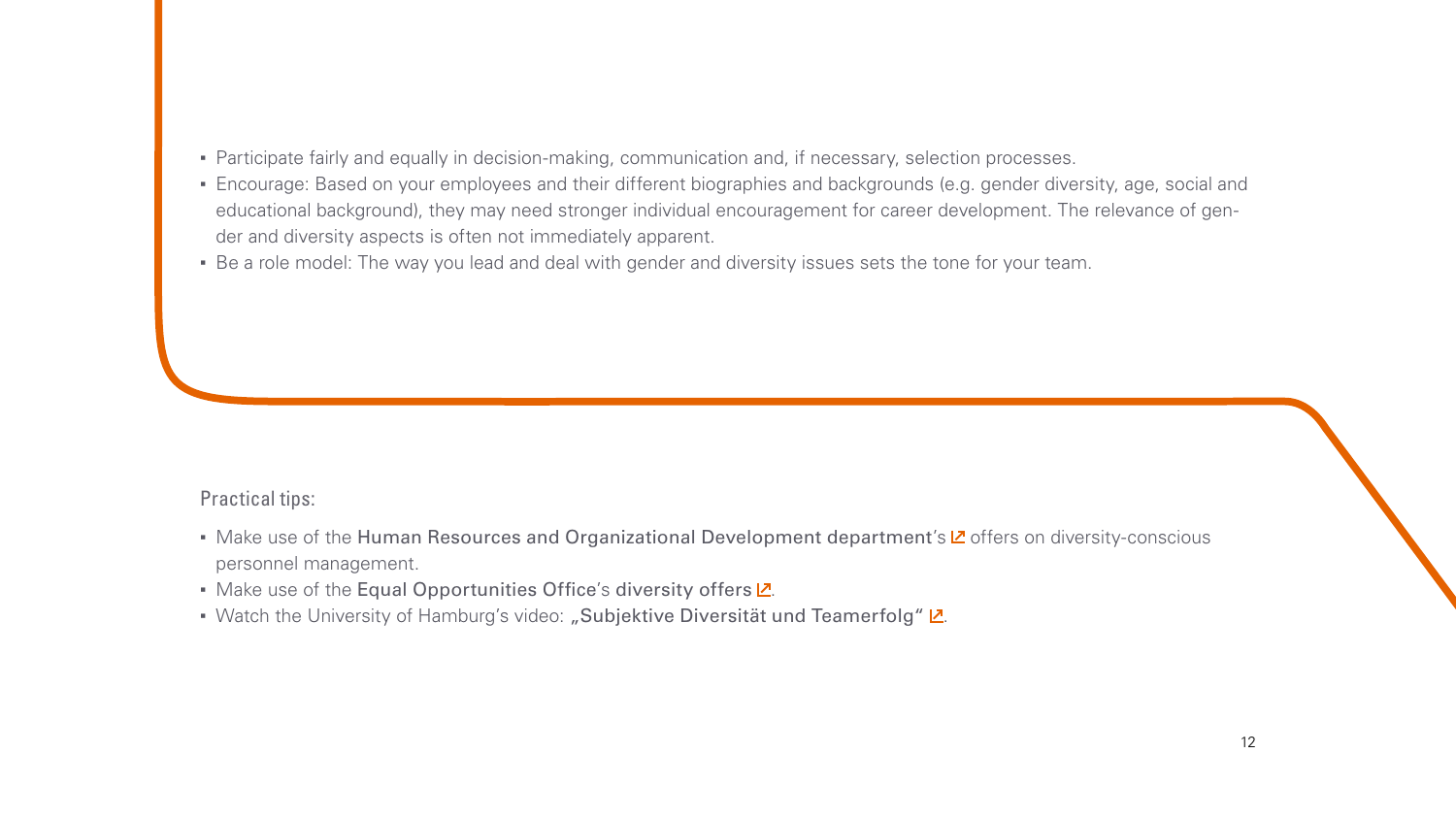<span id="page-12-0"></span>

- If you perceive conflicts in the team, remain neutral, observe and resolve them impartially: What are the content-related points of contention? Who are the parties involved? How has the conflict progressed and to what level has it been escalated? What attempts have already been made to resolve the conflict? Try to analyze the situation from different perspectives.
- Be aware that conflict resolution strategies differ from person to person. Existing stereotypical attributions and expectations of behavior, e.g. due to gender or other aspects, can also lead to conflicts.
- To prevent conflicts, it is advisable to conduct team building or team coaching at regular intervals. This can clarify mutual expectations and requirements for cooperation and interaction at an early stage.

- Involve supporting units if needed: Psychological Personnel Counselling  $\mathbb Z$ [,](https://www.uni-frankfurt.de/51321477/) Staff Council  $\mathbb Z$ , Human Resources Depart-ment $\mathbb{Z}$ [,](https://www.uni-frankfurt.de/PEOEHome) Personnel and Organizational Development Department  $\mathbb{Z}$ , Equal Opportunities Office  $\mathbb{Z}$  or external mediation.
- [.](https://www.uni-hamburg.de/gleichstellung/gleichstellung/podcast-gleichheitszeichen/gleichheitszeichen-1.html) Listen to the University of Hamburg's podcast: "Vielfältige Teams und was wir daraus lernen können"  $\mathbb{Z}$ .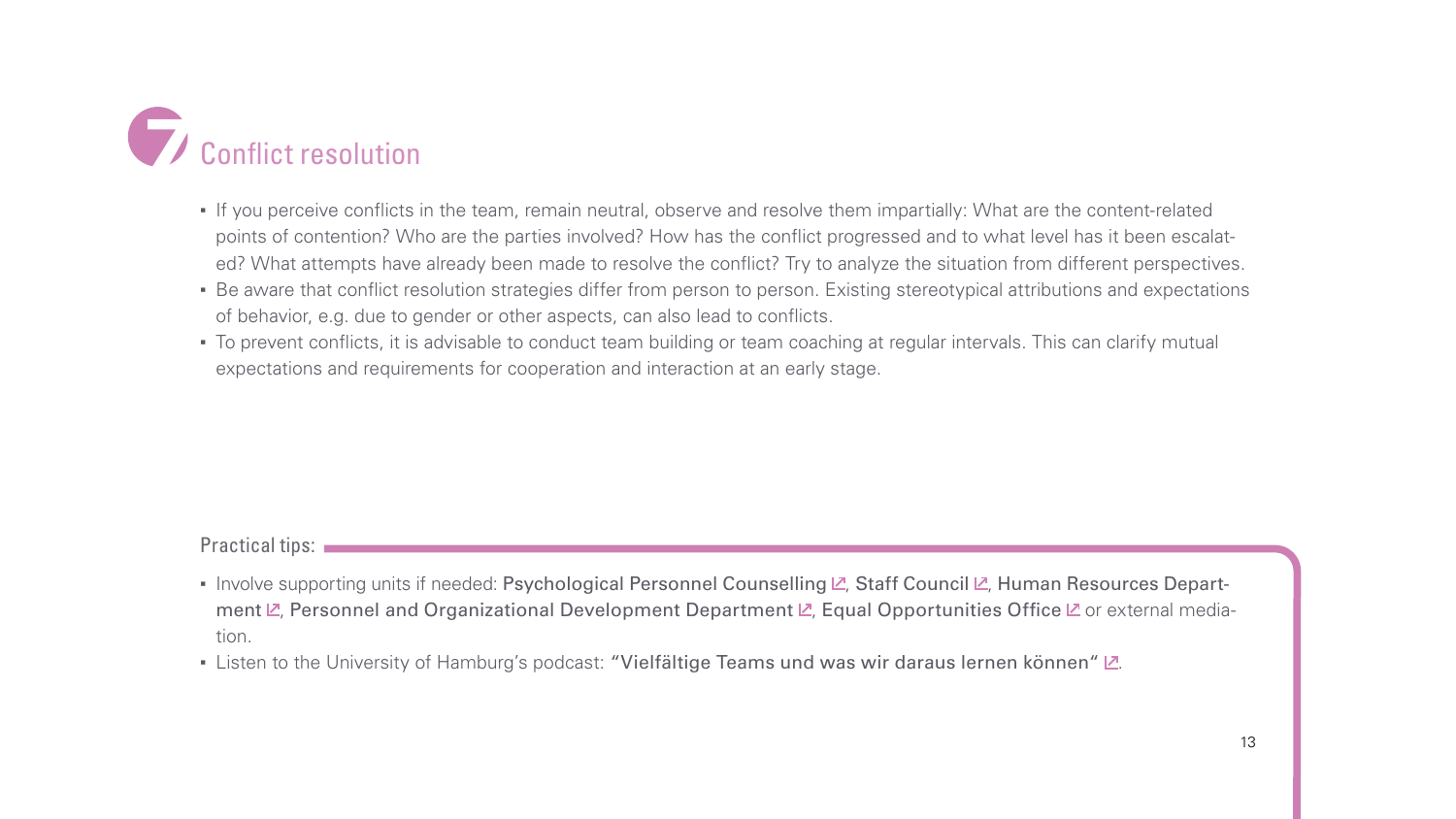<span id="page-13-0"></span>

## Change of job

- Conduct a final interview, if necessary, with documentation in the personnel file in the case of an internal transfer.
- Ask about the reasons for the change and get personal feedback: What did you, as a leader, do well for the employee and what could you have done better or differently? How could you lead in a more gender- and diversity-conscious way?
- Say goodbye to your employee in an appreciative way and in an appropriate setting, which you should have discussed in a personal meeting beforehand.

Good luck!